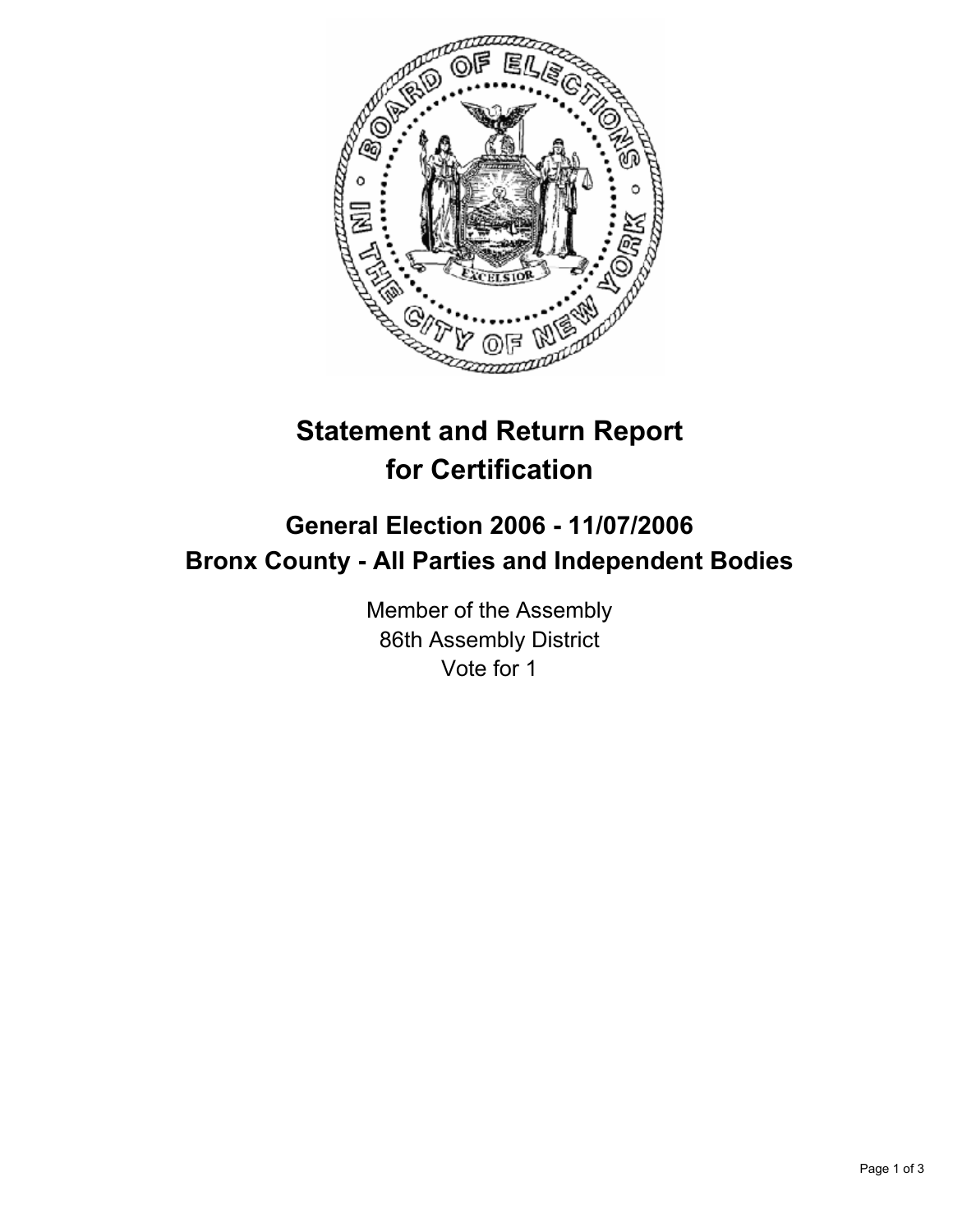

## **Assembly District 86**

| PUBLIC COUNTER            | 11,136 |
|---------------------------|--------|
| <b>EMERGENCY</b>          | 2      |
| ABSENTEE/MILITARY         | 127    |
| AFFIDAVIT                 | 327    |
| <b>Total Ballots</b>      | 11,642 |
| SHAM NINAH (REPUBLICAN)   | 354    |
| LUIS M DIAZ (DEMOCRATIC)  | 7,810  |
| SHAM NINAH (CONSERVATIVE) | 95     |
| OLGA MENDEZ (WRITE-IN)    |        |
| <b>Total Votes</b>        | 8,260  |
| Unrecorded                | 3.382  |